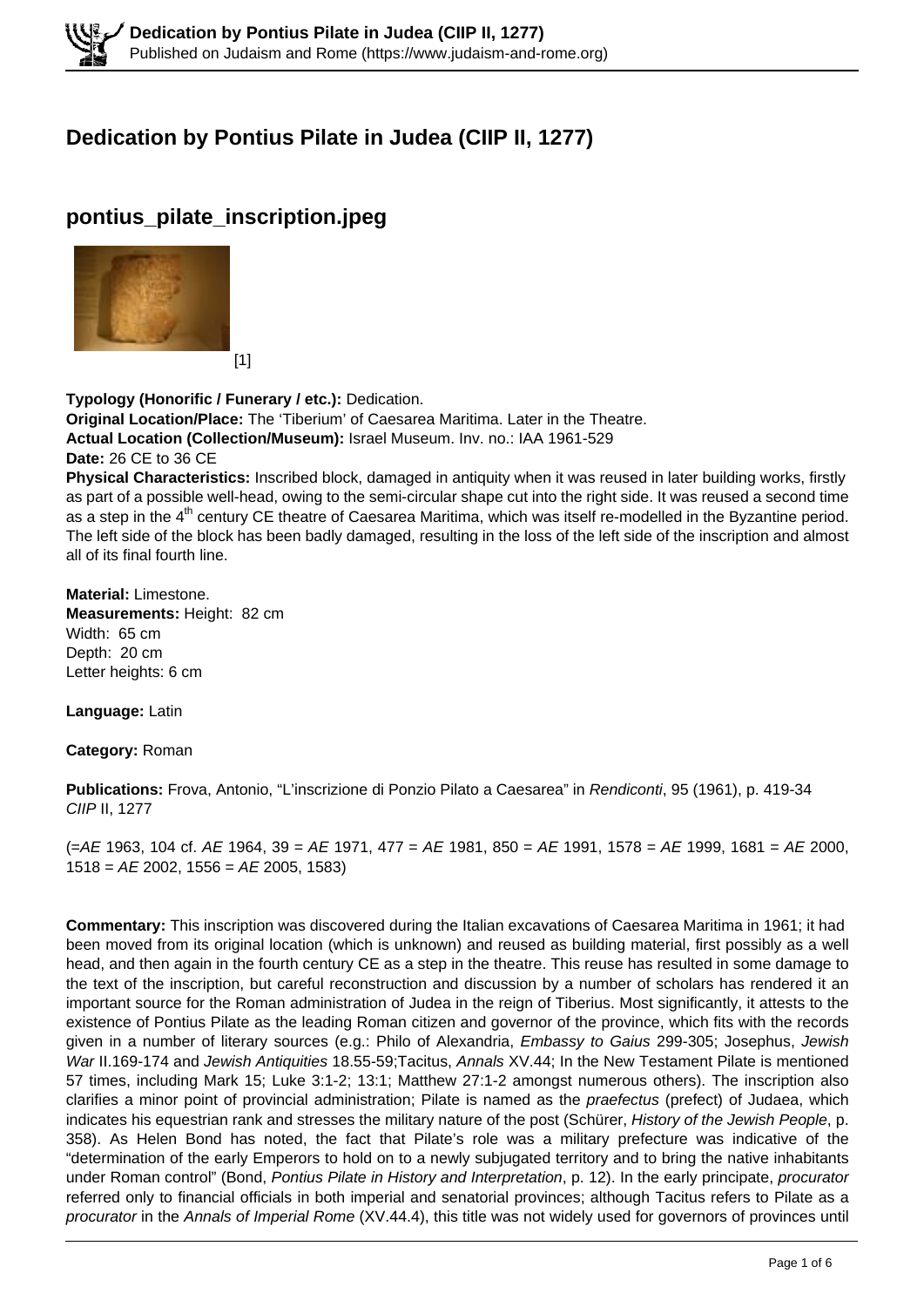the reign of Claudius (Schürer, History of the Jewish People, p. 358; for the difference between procurator and praefectus, see Jones, Studies in Roman Government and Law, p. 115-25).

The lost lines of the inscription have generated an enormous amount of scholarly discussion; originally four lines long, the initial letters of lines 1-3 and almost all of line 4 have been lost. Lines 2-3 were reconstructed by Antonio Frova to reflect Pilate's official name and title, Prefect of Judea (Pontius Pilatus praefectus Iudaeae), as well as the single space at the start of line 2 for the single, abbreviated letter of his *praenomen* (Taylor, "Pontius Pilate", p. 565). There has been much speculation regarding the reconstruction of line 1, however; Carl Lehmann and Kenneth Holum suggested numerous proposals – including Caesariens(ibus); Dis Augustis; Tib(erio) Caes(are) Aug(usto) – the majority of which were too long to fit the space (see Joint Expedition to Caesarea Maritima, p. 68-71 for a full list of proposals). Line 4 has been reconstructed according to the only visible letter, an apex above a verticle line, indicating the letter "E". Joan Taylor suggested that this "E" may form part of *dedicavit*, with Tiberieum in line 1 therefore in the accusative case, giving the translation that Pontius Pilate 'dedicated a Tiberieum' ("Pontius Pilate", p. 565). She further proposed that the missing letters in line 1 should be restored as divis, referring to Augustus and Rome, and possibly the living emperor, Tiberius, too ("Pontius Pilate", p. 565). If Pilate had, then, dedicated a Tiberieum, what was it? If understood as a noun in the accusative case, Tiberieum must refer to a structure built for and dedicated to Tiberius, which early schoalrship of this inscription generally understood as having been a small building, possibly one that stands just west of the theatre in Caesarea, which was assumed to have been associated with the imperial cult (for the identification of its location, see Lehmann and Huolum, Joint expedition to Caesarea Maritima, p. 69). Although this would be the only known usage of Tiberieum in reference to a cult-structure, *Caesareum* and *Augustaeum* are both commonly associated with the imperial cult, and a Hadrianeum was also dedicated in Caesarea in honour of Hadrian's tour of the east in 130 CE (Lehmann and Holum, Joint expedition to Caesarea Maritima, p. 80-2). Tiberius was, however, known to have refused divine honours for himself, and did not permit for associations to be made between himself and other deities in the same manner that Augustus had (see Tacitus, Annals, V, 2.1; Suetonius, Tiberius XXVI, 1), which has usually been interpreted as a statement that worship of him during his lifetime was banned. Ittai Gradel has suggested, however, that this refusal of divine honours did not extend to the provinces, which can be deduced from inscriptional evidence of dedications to Livia and Tiberius from cities and individuals across the empire (Gradel, *Emperor* Worship, p. 65; 85). If Pontius Pilate did dedicate a Tiberieum in Caesarea, it could, then, have been understood as a means of strengthening the imperial cult in Caesarea; it was the kind of action expected of a Roman prefect, and promoted religious rituals in the provinces in a decidedly Roman context. As Joan Taylor stated, "if a Tiberieum was designed to honour Tiberius, the emperor, it would have been part of the imperial honours system within an Empire wide rubric," which sought to honour the emperor in accordance with what was expected of Pilate as a provincial governor (Taylor, "Pontius Pilate", p. 568). It was, essentially, the right thing to do: to encourage those whom one governed to honour the provincial imperial cult, and not an act directed specifically at (or indeed against the wishes of) the emperor.

However, in 1999 Geza Alföldy proposed an alternative reading, in which the inscription was reconstructed as [nauti]s Tiberieum / [--- Po]ntius Pilatus / [praef]ectus Iudae[a]e / [ref]eci[t], or "for the sailors (?), Pontius Pilate, prefect of Judea, restored the Tiberieum" (Alföldy, "Pontius Pilate und das Tiberieum von Caesarea Maritima" p. 85-108). His re-reading was widely accepted and confirmed by scholars (see e.g. Eck, "The inscriptions of Judea in the 1st and early 2nd century AD," p. 32-34; Eck, Rome and Judaea, p. 16, n. 30; Demandt, Pontius Pilatus, p. 40-43) who followed his interpretation that the Tiberieum referred to one of the monumental lighthouses that marked the entrance of the port of Caesaraea; the lighthouses, which had been built by Herod, were described by Josephus, who described the one at the western entrance of the port as being dedicated to Drusus, the brother of Tiberius (Jewish War, I. 412; for the port of Caesaraea, see Hohlfelder, "Caesaraea's Master Harbor Builders," p. 77-101). Geza Alföldy rationalised that the lighthouse at the eastern entrance, may then have been set up in Tiberius's name; by the governorship of Pilate the lighthouse required restoration, hence refecit ("restored") in the present inscription (Alföldy, "L'iscrizione di Ponzio Pilato," p. 137-150). Although not set up in connection with the imperial cult, Alföldy's proposition does suggest that structures were built in honour of the imperial family, and undertaken by Jews loyal to Rome, who presumably wanted to emphasise their support of the emperor and his household. While the inscription, and the original structure to which it relates, may have had nothing to do with emperor worship per se, it still may be evidence for the positive reception of Rome and her emperors amongst particular groups in Judea, who used the physical character and landscape of their cities in order to express their allegiance.

Geza Alföldy's interpretation of the inscription has refuted the claims of earlier scholarship that the dedication commemorated a structure connected to the imperial cult, and has demonstrated the kind of civic actions that were expected of the Roman governor, such as the maintenance of key infrastructure like the lighthouses of the monumental port of Caesarea Maritima. However, other evidence from Judea does attest to Pontius Pilate's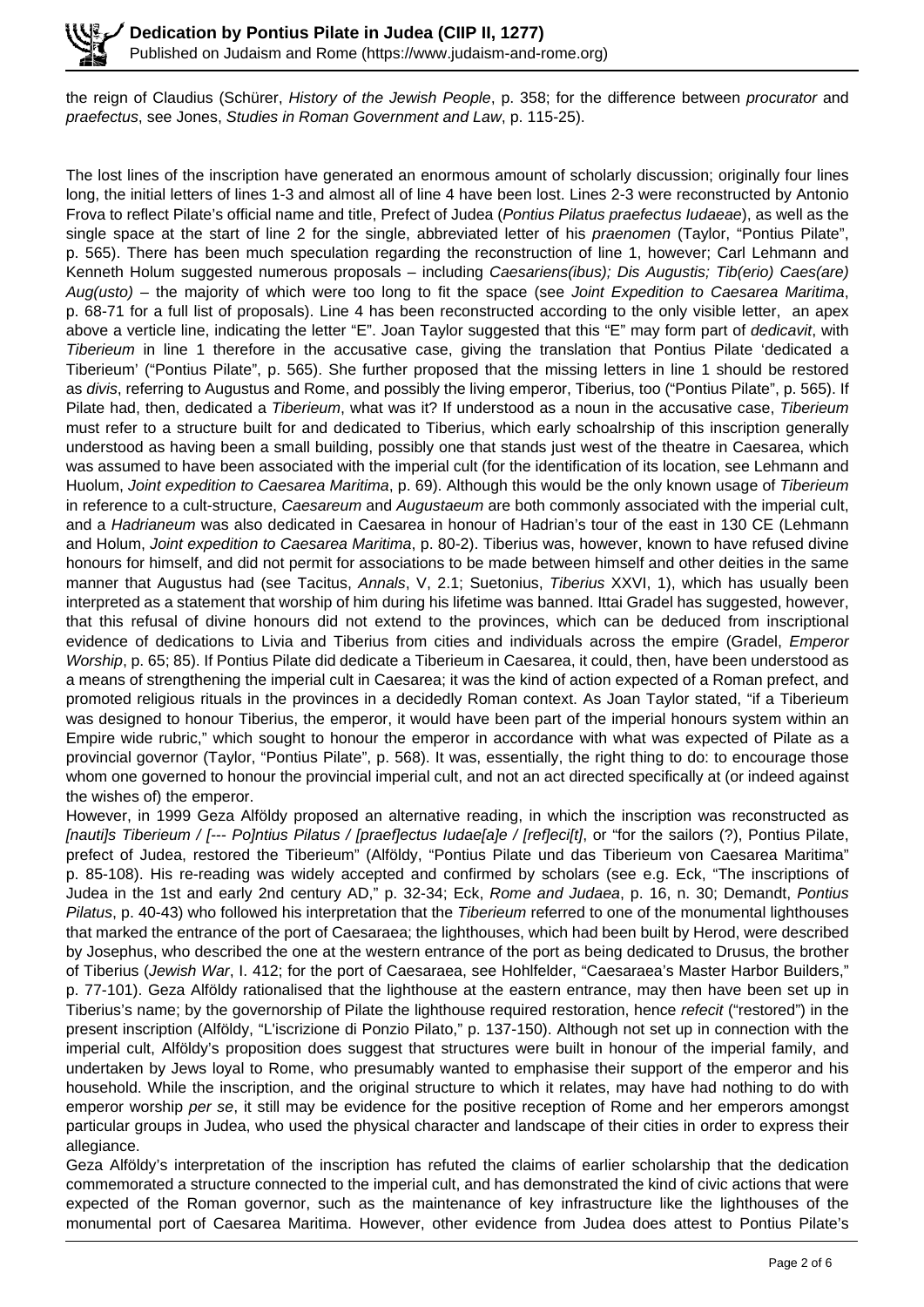insistence on Roman religious standards in the province; Joan Taylor noted the bronze coinage, minted in Judea and issued by Pilate, that appeared to depict the instruments used in Roman ritual use. This broke with the tradition of the prefects who came before him, whose coinage made loose references to both Hellenistic and Roman deities that could be easily syncretised with promotion of trade and agricultural production in Judea (see "Pontius Pilate",p. 556-63). There is also plenty of literary evidence, particularly from Philo of Alexandria, that attests to Pilate's vigorous insistence upon the application of Roman norms, even when they contravened the privileges put in place by previous Roman governors to take Jewish religious sensitivities in the province into account (see Schürer, History of the Jewish People, p. 383-88 for a summary of Pilate's actions). The best-known instance of Pilate's conflict with these religious sensitivities was his setting up of votive shields carrying Tiberius's name in Herod's former palace in Jerusalem; Philo states that this was done "not in order to honour Tiberius, but rather to annoy the [Jewish] multitude" (On the Embassy to Gaius, 299: ??? ??? ???? ???????? ?????? ? ????? ??? ??????? ?? ??????), which has been interpreted as a statement of Pilate's anti-Jewish motivations. However, as Joan Taylor noted, Philo acknowledged the obvious purpose of Pilate's actions (even if he does reject it): the shields were set up precisely to honour the emperor. Although the dedication of a structure connected to the imperial cult and named the "Tiberieum" has now largely been dismissed from the narrative, the issuing of coinage that referred to Roman religious ritual, and the honorific nature of the shields together highlight the extent to which Pilate attempted to maintain a certain set of rigorous religious standards in Judea, and which spoke to a particularly Roman context.

Keywords in the original language:

- Pontius Pilatus [2]
- Tiberium [3]
- Iudaea [4]

Thematic keywords:

- imperial cult [5]
- Tiberius [6]
- Judea [7]
- divinisation [8]
- honour [9]
- province [10]
- Augustus [11]
- temple [12]
- Caesarea Maritima [13]
- Jewish people [14]
- Judaism [15]
- Roman religion [16]
- Roman governor [17]
- Roman prefect [18]
- administration [19]  $\bullet$
- $\bullet$ Pontius Pilatus [20]
- lighthouse [21]  $\bullet$
- port [22]
- loyalty to Rome [23]  $\bullet$

**Bibliographical references:** Alföldy, Géza, Pontius Pilate und das Tiberieum von Caesarea Maritima [24], Scripta Classica Israelitica 18 (1999) : 85-108

Alföldy, Geza, L'iscrizione di Ponzio Pilato: una discussione senza fine? [25], in Iudaea socia - Iudaea capta (ed. G. Urso; Pisa: Edizioni ETS, 2012), 137-150

Bond, Helen, Pontius Pilate in History and Interpretation [26] (Cambridge: Cambridge University Press, 1998) Eck, Werner, The inscriptions of Judea in the 1st and early 2nd century AD as evidence of Roman rule [27], in Between the rich: New Testament and Roman rule (ed. M. Labahn, J. Zangenberg ; Tübingen: Francke, 2002),

29-50

Eck, Werner, Rome and Judaea: five lectures on Roman rule in Palaestina [28] (Tübingen: Mohr Siebeck, 2007)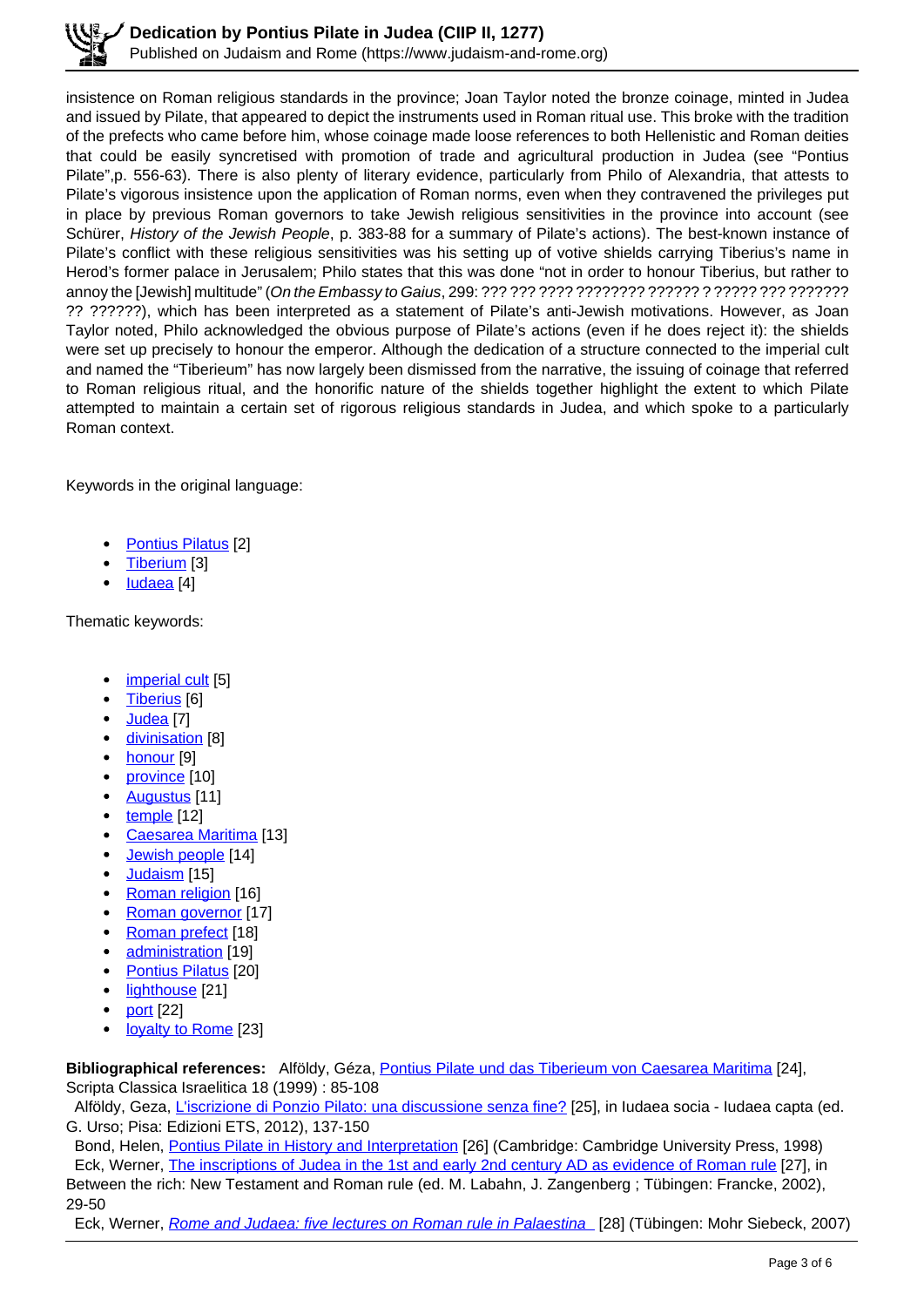Demandt, Alexander, Pontius Pilatus [29] (Munich: Beck, 2012)

Frova, Antonio, L'Iscrizione di Ponzio Pilato a Cesarea [30] (Rendiconti dell'Instituto Lombardo, accademia di scienze e lettere, classe di lettere 95) ; Milan, 1961)

Gradel, Ittai, *Emperor Worship and Roman Religion* [31] (Oxford Classical Monographs; Oxford: Clarendon Press, 2002)

 Hohlfelder, Robert L., Caesaraea's Master Harbor Builders: Lessons Learned, Lessons Applied? [32], in Caesaraea Maritima: a Retrospective after Two Millennia (ed. A. Rabban, K. Holum; Leiden; Boston: Brill, 1996), 77-101

Jones, Arnold H. M., Studies in Roman Government and Law [33] (Oxford: Blackwell, 1960)

 Lehmann, Clayton Miles, Holum, Kenneth, The Joint Expedition to Caesarea Maritima, Excavation Reports V: The Greek and Latin inscriptions of Caesarea Maritima [34] (Boston: American Schools of Oriental Research, 2000) Schürer, Emil, *The History of the Jewish People in the age of Jesus Christ 1* [35] (Edinburgh : Bloomsbury T&T Clark , 1973)

 Taylor, Joan E. , Pontius Pilate and the Imperial Cult in Roman Judaea [36], New Testament Studies 52 (2006) : 555-582

Vardaman, Jerry, A new inscription which mentions Pilate as 'Prefect' [37], Journal of Biblical Literature 81.1 (1962) : 70-71

**Other sources connected with this document:** Text

### Matthew 27:11-26 **[38]**

Jesus before Pilate

• Read more about Matthew 27:11-26 [38]

Text

### Eusebius of Caesarea, Ecclesiastical History II.2.1-4 **[39]**

The communication between Pontius Pilate and the emperor Tiberius about Christ

• Read more about Eusebius of Caesarea, Ecclesiastical History II.2.1-4 [39]

Text

Luke 13:1-3 **[40]**

Pilate mixes the blood of Galileans with that of sacrifices

• Read more about Luke 13:1-3 [40]

**Realized by:**